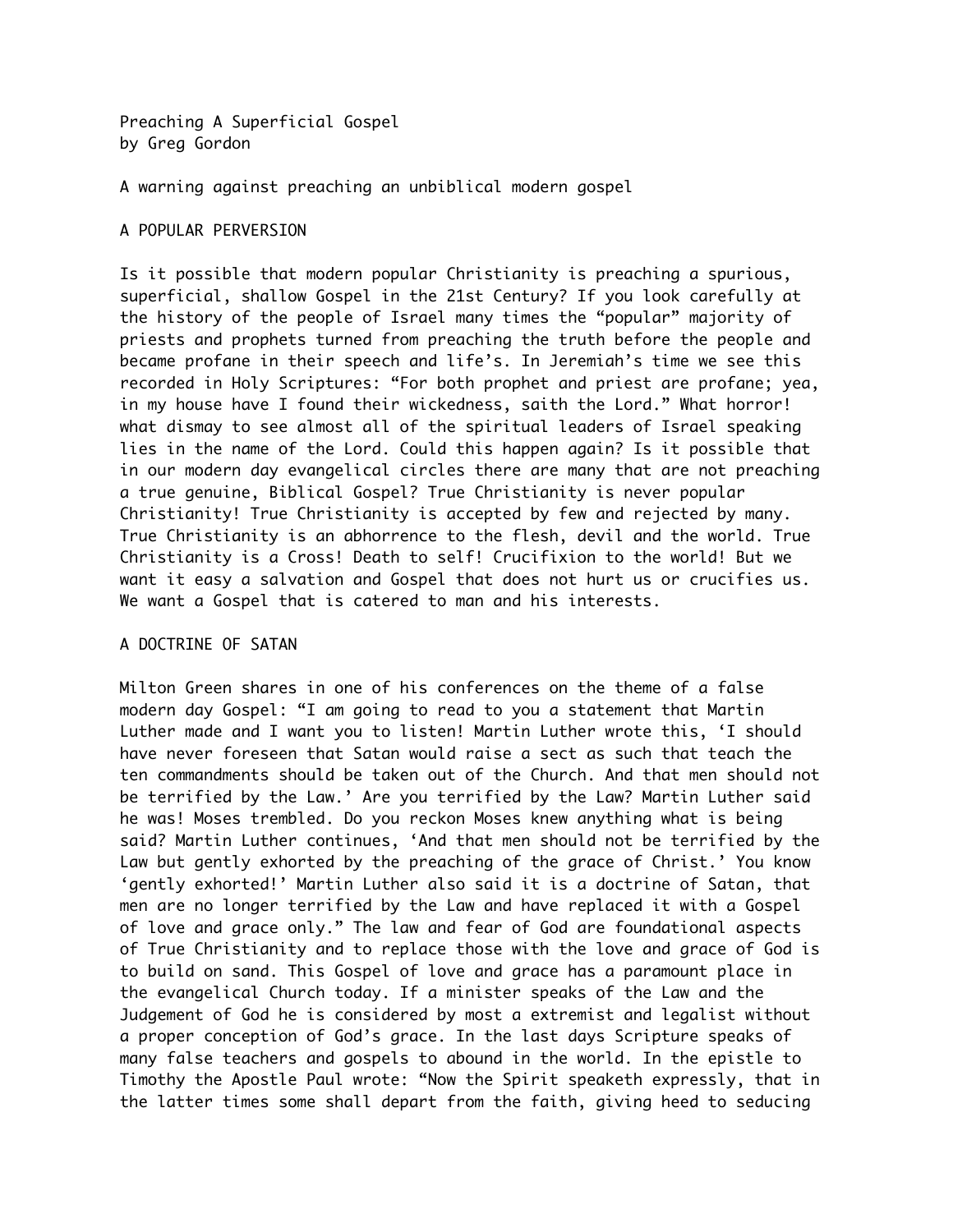spirits, and doctrines of devils." Could it be possible that you have been believing on a false, spurious gospel? Is it possible that you have been preaching a superficial gospel that does not relate the whole counsel of God to your hearers?

## UNBIBLICAL BIBLE PREACHING

Milton Green continues to share on this false gospel: "I have a book back here called 'Todays Gospel', I don't have too much to do with books, unless I know there is a whole lot of anointing and truth in it and thats what I found in this book. There's some truth in it, It's good! And this is what Walter Chantry said in his book, 'We have inherited a system of evangelistic preaching which is unbiblical. Our message and manner of preaching the gospel cannot be traced back to the Reformers and their creeds. They are much more recent innovations worse that cannot be traced back to the Scriptures. They have clearly arisen from the careless mixture of 20th century reason with God's revelation. Products of modern evangelism are often sad examples of Christianity. They make a profession of faith and then continue to live like the world. Only a small proportion of those that make decisions evidence a transformed life. When emotional hope is gone and the evangelist invitation is moved to another city. What do you have that is real and lasting? Large numbers have been led to assume that they have a right to everlasting life and have been given assurance that does not belong to them.' In other words I am going to add it's a false security! 'Evangelicals are swelling the ranks of the deluded with a perverted gospel! Many who have made decisions in Churches have been told in the inquiry rooms their sins have been forgiven will be surprised to hear I never knew you depart from me! What about those that have decided for Christ and you cannot tell what they decided. They do not study the Word, they don't mind if they are absent when it's preached. You know they give no evidence of true conversion. Have you considered the possibility they were never evangelized at all?'

"Thousands of sinners think of God having only one attribute, love! When you tell a stranger 'God loves you' his mind registers something like this, 'Yes he loves me, he would never harm me so all is well with my soul.' To say to a rebel 'God loves you and has a wonderful plan for your life' is a terrible misinforming. The truth is that God is holy! Thus He is angry with the sinner at this moment. Wrath already hangs over the head of the guilty and will forever torment him unless he repents and trusts God. This plan is not so wonderful! Sinners frequently think of God as flexible so that He will by no means punish the wonderful men. If you rush into four easy steps with a man that has a defective view of God, you will deceive him. You may lead him to pray after you, and you will be praying to the God of glorious holiness but when he repeats to God in his prayer he's going to be praying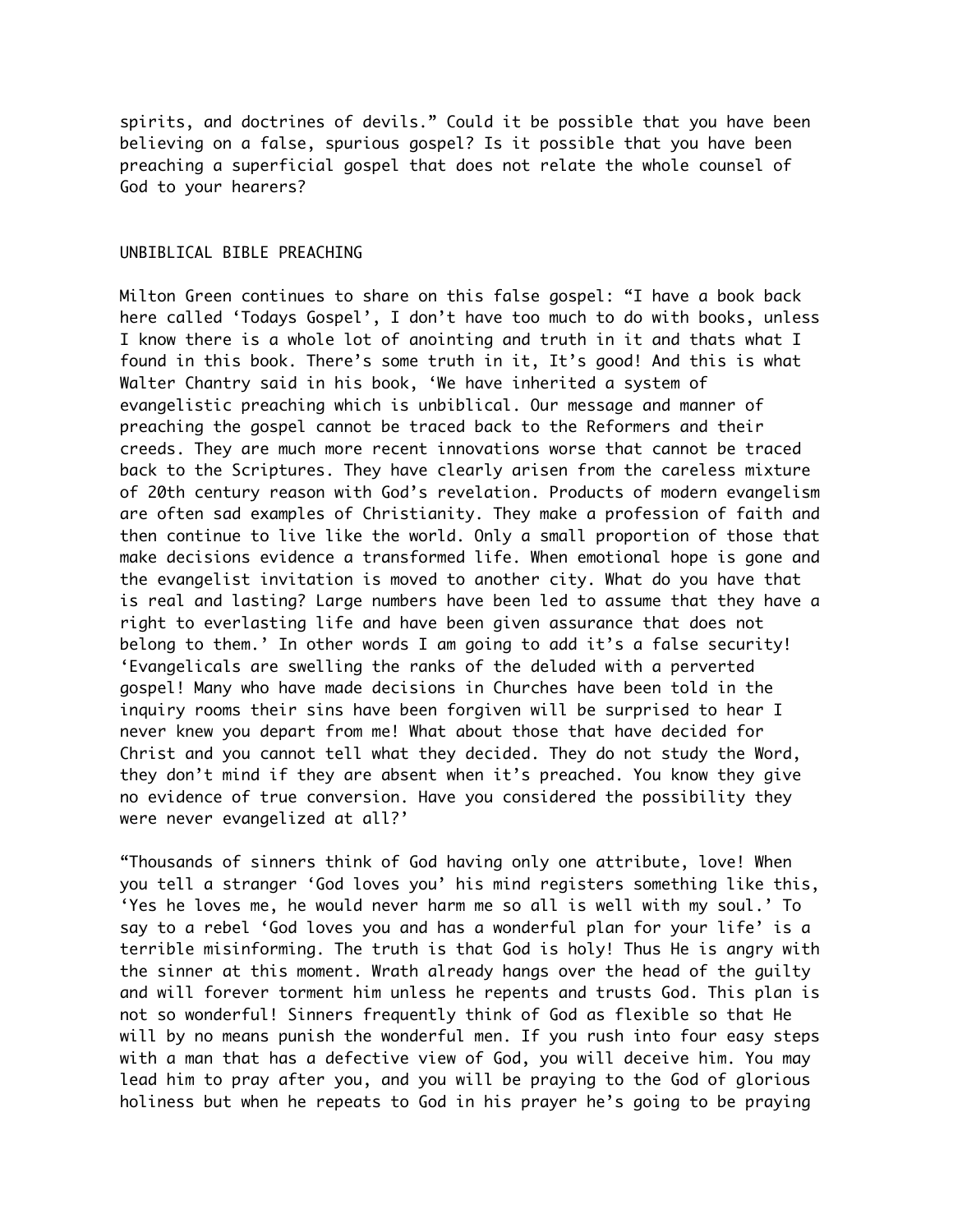to another god, he don't know Him. Preaching several easy steps to heaven is not evangelism, preaching the whole counsel of God is! Paul was a missionary evangelist he could say to his ephesian elders I am free or I am pure from the blood of all men. Not because he had given each person four spiritual laws, the next verse substantiates this claim. 'For I have not shunned to declare to you the whole counsel of God.' You know why some people shrink back from declaring the whole counsel of God? Because it upsets flesh!"

## A WONDERFUL AND HORRIBLE THING

Jeremiah wrote this when a entire nation was embracing a false gospel: "A wonderful and horrible thing is committed in the land; The prophets prophesy falsely, and the priests bear rule by their own means; and my people love to have it so: and what will ye do in the end thereof?" What shock should we experience if we realize that a false Gospel abounds and overflows in our evangelical Churches. Could it be possible that just as in the days of Amos the prophet today it is the same as was prophesied: "Behold, the days come with the Lord God, that I will send a famine in the land, not a famine of bread, nor a thirst for water, but of hearing the words of the Lord. And they shall wander from sea to sea, and from the north even to the east, they shall run to and fro to seek the word of the Lord, and shall not find it." I hear of this desperate searching from many in this day that are seeking out Churches were true biblical doctrine is preached. Where the conviction of the Spirit of God, the burden of lost sinners, the judgement of God are preaching. How rare it is to find such a Church were there is not just presented floppy, sappy, feel-good messages that warm the backslidden soul.

Milton Green continues to share on this false gospel: "Present day preaching only pays lip service to the concept that a man must recognize himself to be a sinner before he can genuinely embrace the Saviour. No definition of sin is included in this presentation. It is God's Law that convicts of sin. It is essential to declare the Commandments in order to show the sinner his heart of hatred toward God and enmity towards men. Only then will he flee to the grace of God in Christ Jesus to provide him righteousness and love. Men are not turning to Christ because they have a sense of sinning against the Lord, they have no concept of sinning because the Law of God is not preached. In the 20th Century the Church is tried to see how little it could say and still get converts! It is succeeding in spreading the truth so thinly that the world cannot see it! We must preach the holy character of God. We must preach the eternal Law of God. Where are the pulpits showing God's clear Law makes strict demands upon motives, desires, feelings and attitudes of the soul? When you find them or pastors that preach these things, you will also discover Churches with convicted sinners prepared to hear the way of salvation."